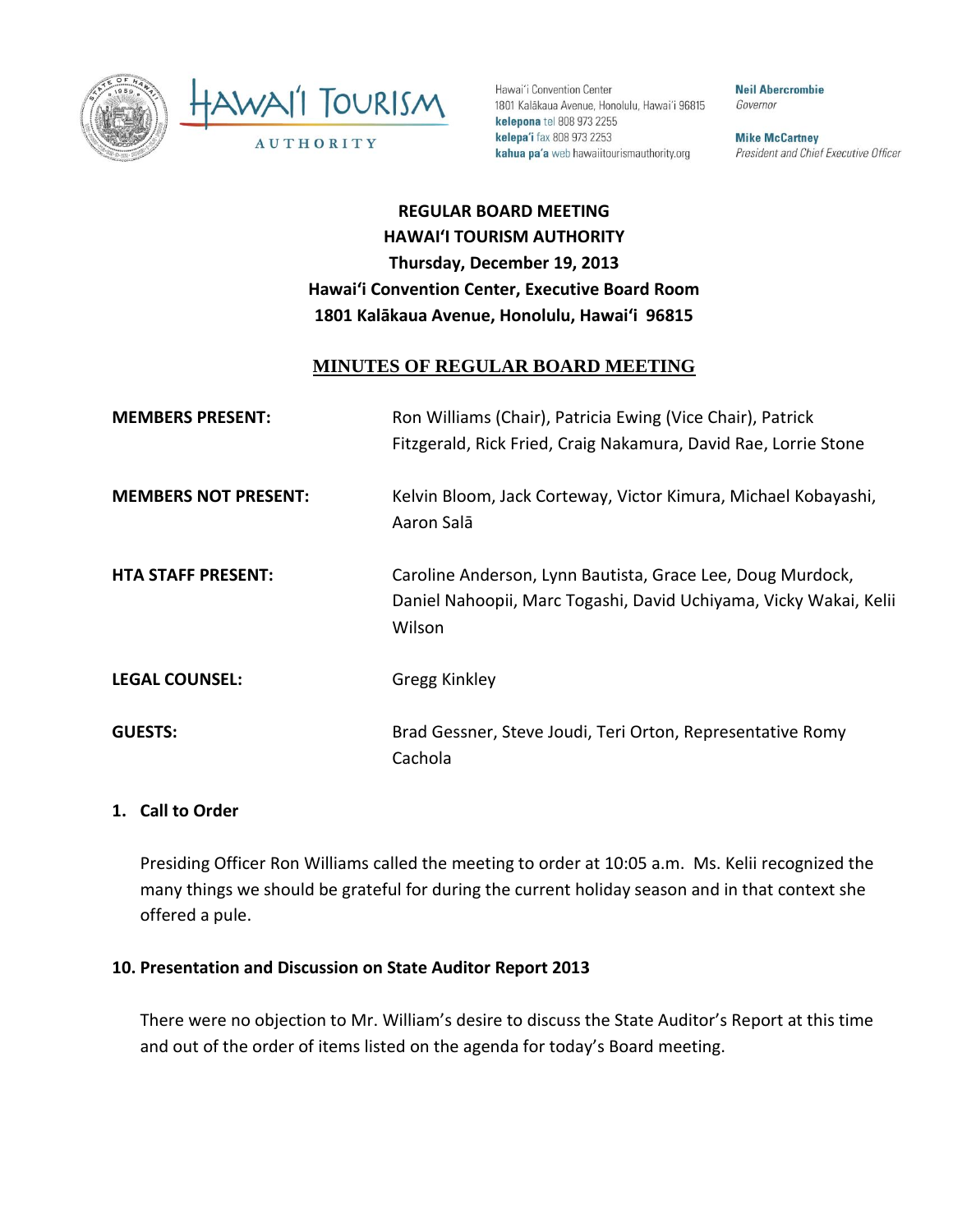Mr. McCartney referred to the Legislative Auditor's Report No. 13-19, Audit of Major Contracts and Agreements of the Hawaii Tourism Authority ("Audit"). He offered his thoughts on the Audit from a "macro level." He stated that although he agrees with the Audit's findings related "to internal management issues," which he will use as a tool to "get better," he did not believe the Auditor's many inferences were "accurate" and that the Audit should not be used to define "who we are." He noted that the HTA went through difficult time periods when it needed to reassess the "time and energy" it was required to expend in response to immediate challenges. He referenced the years 2007 as "when things were going great" and 2008 as the beginning of very difficult and challenging economic conditions. When faced with these challenges, HTA needed to reorganize and reassess its priorities in a "new market."

Mr. McCartney stated that strategic decisions were made during the challenging economic time to "refocus our energy and address the down market." HTA reorganized itself internally and redrafted contracts to begin the process of staggering the termination dates of its various marketing contracts. There was a "conscious decision to address the market" by expending less time on internal affairs and more time on aligning its energy and time to develop and implement the HTA's Brand Sustainability Plan. Mr. McCartney expressed concern that the statutory process regarding the development of a tourism marketing plan, as provided in sections 201B-6 (a) and (b), Hawaii Revised Statutes, may not be consistent with actual practice. He identified the following "top three levels" of priorities for HTA: create jobs for Hawaii; ensure access to Hawaii; and, "to promote the Hawaii way of like."

Mr. Uchiyama expressed disagreements with various findings made in the Audit. In response to findings that various reports and the annual marketing plans were not available, Mr. Uchiyama stated that although the reports were not within a file folders, the reports and marketing plans were "on top of the file cabinets" containing the file folders and were available for inspection. He discussed the documentation related to the cooperative agreements. He noted that although these documents were not in a file folder, the documents were in three-ring binders on top of the file cabinets. Mr. Uchiyama further added that "everything is being cleaned up."

Mr. Murdock provided a PowerPoint presentation related to the Audit's recommendation that the HTA Board of Directors should adopt and implement policies to ensure compliance with statutory requirements. Initially, he noted that the Auditor had reviewed HTA records as of 2012. However, the HTA Board had adopted 33 policies in 2012 and the HTA Staff had "signed" 44 procedures in 2013. He went online to the HTA's internal management website at https//hta365sharepoint.com and projected on the screen the various web pages with links to the "Board Policies" and "Staff Procedures." HTA will be reviewing its policies and procedures to determine whether any additional internal controls would need to be added as a result of the Auditor's recommendations.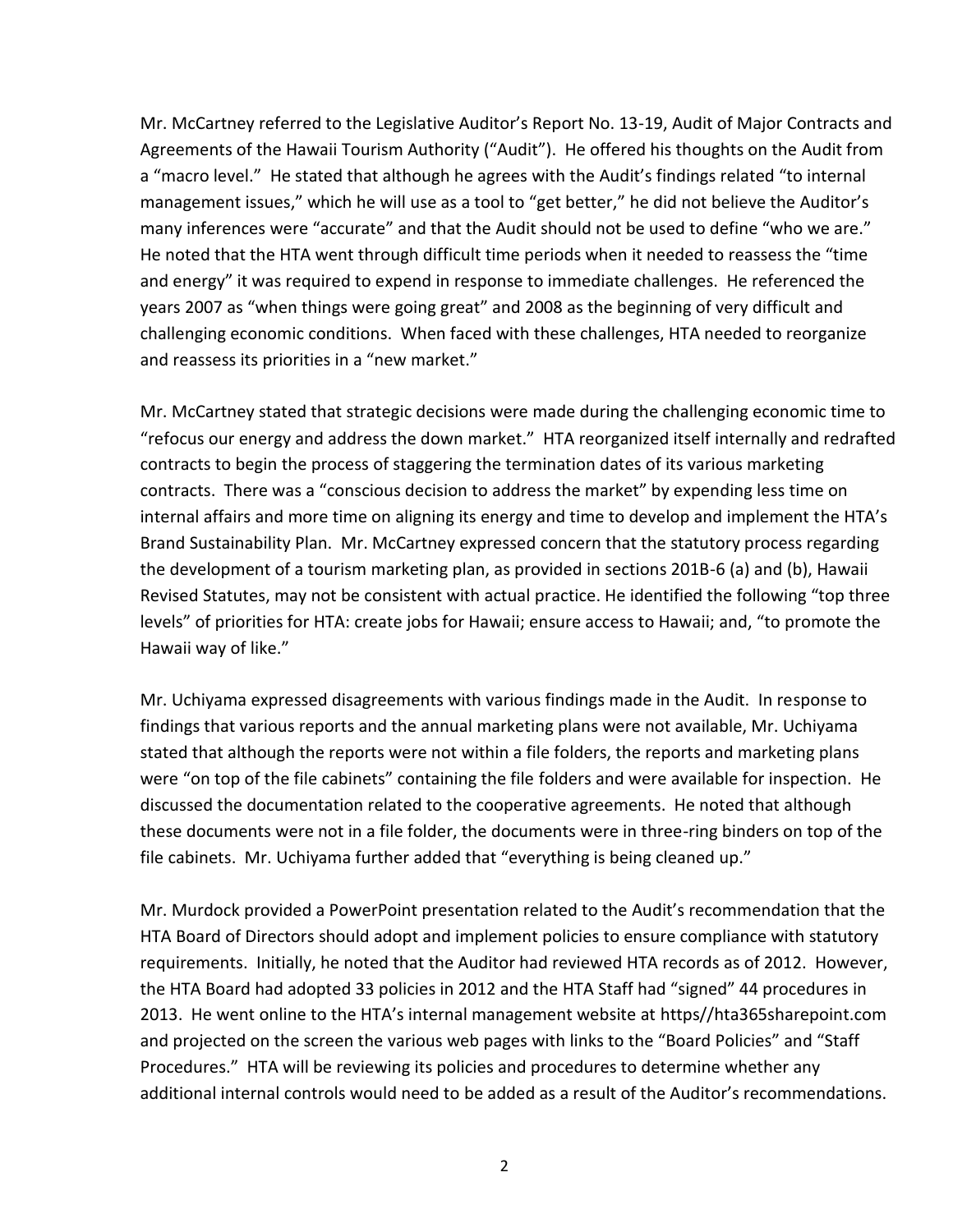In response to the Auditor's findings, Mr. Murdock noted that the HTA had adopted Policy 100-20, entitled "Policy and Procedures Management Policy," that mandated all HTA policies "should be aligned with the HTA Strategic Plan, as revised, and the Authority's duties and responsibilities as provided by HRS chapter 201B and other applicable law." In response to the Auditor's finding that there was no alignment with the strategic plan, Mr. Murdock referred to HTA Policy 100-22, entitled "Internal Controls Policy," that mandates the Board Chair and the President & CEO to assure that the goals and objectives as outlined in the HTA Strategic Plan are achieved. He also added that HTA would be implementing internal management procedures for staff to measure and evaluate the contractor's contract performance; ensure efficient, effective and productive contract management and administration; resolve contract disputes; and, ensure the proper closure of contracts. Mr. Murdock further referred to the Board's "Expenditure Policy" 300-04 and commented that required procedures are already in place to ensure that all expenditures are properly approved, authorized and substantiated by documentation before being processed for payment. Additional staff procedures will be drafted to provide specific requirements for deliverables and final reports before payment. He noted that HTA will need to draft additional policies or procedures for quality assurance, planning, research analysis, annual report, Act 100 Report, and compliance with HRS section 201B-6 (a) and (b).

Mr. Murdock discussed the "HTA Plan for Addressing Recommendations from State Auditor Report 2013." The plan identified the following "ten things we will do to ensure we improve" that were aligned to a specific "standard" and "assessment," and referenced a specific Auditor recommendation and the HTA staff member responsible for implementation:

- 1. Internal Audit: Audit contract records for compliance for all contracts still active in FY 2014;
- 2. Quality Assurance: Establish a formal quality assurance process with resources;
- 3. Training: Increase training on procedures, program management and contract management for brand managers and administrative assistants;
- 4. Record-Keeping System: Establish complete contract files in electronic recordkeeping system;
- 5. Policy Review: Review all contract and planning policies and procedures to implement audit recommendations;
- 6. Annual Report: Reformat Annual Report to report on HTA progress against HTA Strategic Plan and Act 100 requirements;
- 7. Statute: Recommend appropriate changes to HTA HRS 201B-6 and any others as needed;
- 8. Research: Improve capabilities of research division, and assign specific duties for evaluating HTA's performance;
- 9. Committee: Review the charter and scope of the Strategic Planning Investigative Committee to ensure it will address Audit concerns; and,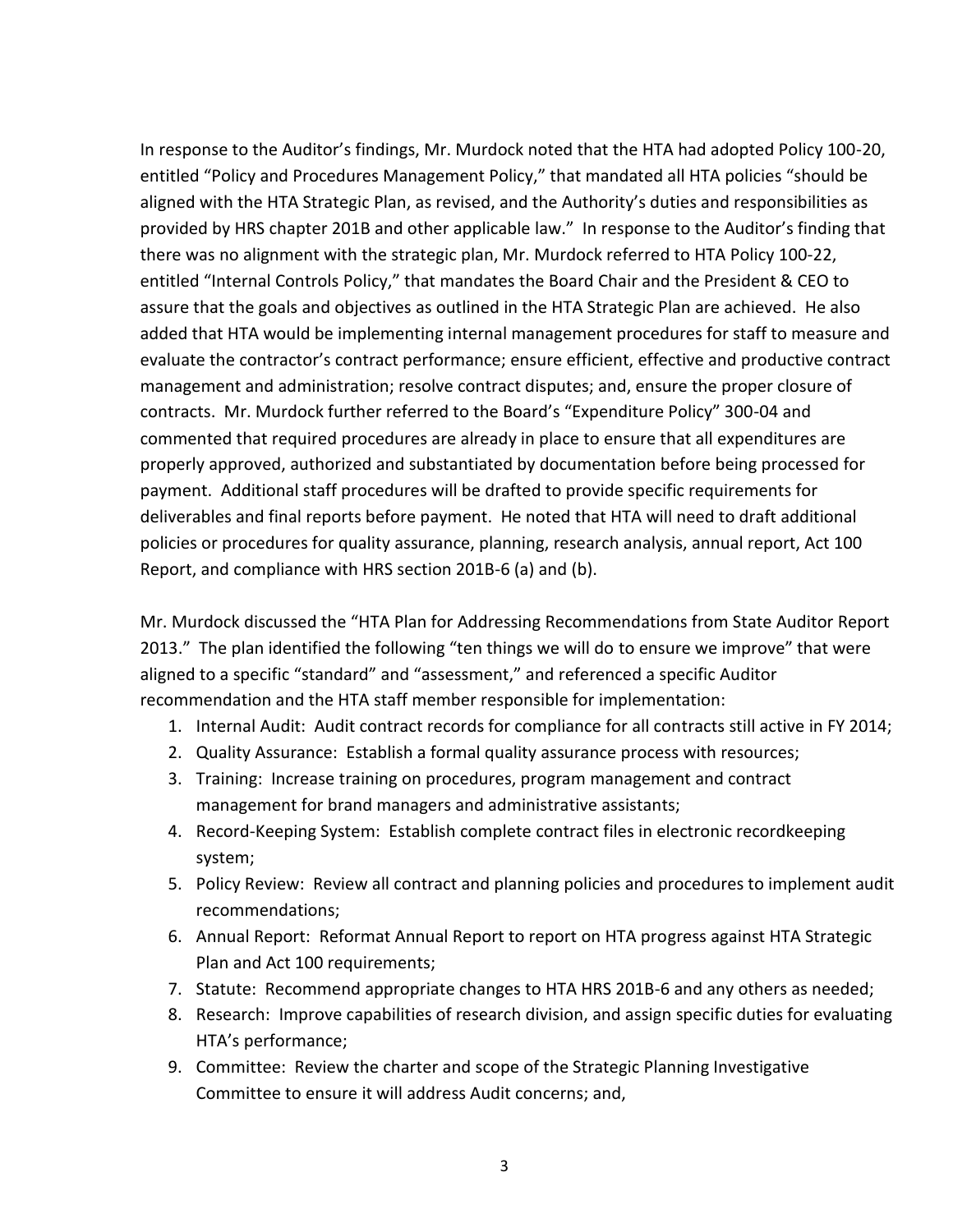10. Performance Based Acquisition: Increase rigor in procurement planning process, including revising contract documents to include a Contract Deliverables List and performance based criteria.

Mr. Uchiyama stated that we "want to make sure we are identifying targets that make sense." He added that "we don't want to waste time" and we should "address what we truly need to do" by not being "reactive to the Auditor." We should "focus on our priorities." Mr. Nakamura expressed his appreciation for the work being done by staff and that he was "upset with the Auditor's references" to the VP of Brand Management and supports his "good work." There was a discussion of the HTA being understaffed to not only do the marketing work but to also address the numerous recommendations of the Auditor. Mr. Murdock reminded the Board of the need to stay within the 5% statutory budget "cap" on administrative expenses.

Mr. McCartney stated that the staff has been working very hard and has expressed a desire to learn. The current Brand Managers are new hires from the visitor industry and "in the market" to bring business to Hawai'i. They are not "contract managers."

Ms. Stone stated that staff is "doing a great job" but asked, "where do we go from this point?" Mr. McCartney responded that HTA will use the Audit as a tool and referenced the ten-point plan to ensure that we will improve. The CEO Report will now include a report on the status of HTA's performance to implement the ten-point plan. Ms. Stone added that we do not need to spend time to "argue with the Auditor," but we must recognize that HTA is not a private entity and we need to "co-exist with government." Ms. Stone further commented "we have come so far removed from the 2002 Audit." Although the Auditor's current recommendations seemed to be "circular" from its 2002 Audit, we need to be "proactive and prepare for the next audit." Mr. Rae added that we need to be more proactive than the ten-point plan and that we need to speak to the Legislature.

Ms. Ewing noted that the Auditor seems to give an impression that there is a lack of transparency. However, she disagrees there is a lack of transparency because the information is available and the Auditor either did not find it or did not understand it. Mr. McCartney responded that we need to do a better job with communication. Mr. Rae commented that the Auditor appears to be looking for malfeasance but could not find it.

Mr. Williams stated that the work of HTA has continually improved since the last Audit and that he was "very proud" of the work that has been done. We must take the Audit with "good will" and he expressed confidence that "we will move forward" to address our "priorities for Hawai'i."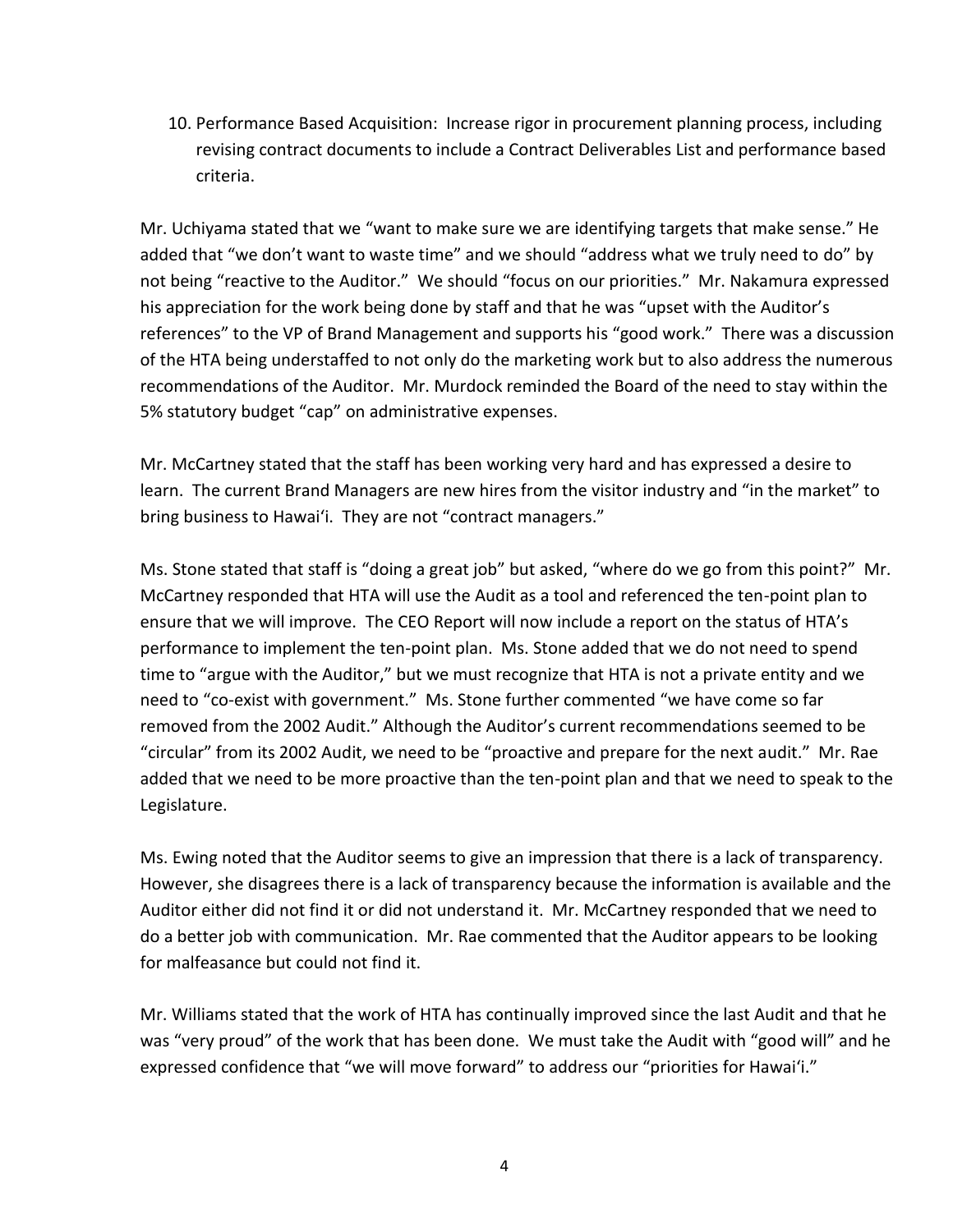### **2. Approval of Minutes of Prior Board Meetings**

Mr. Fried made a motion, which was seconded by Mr. Fitzpatrick, to approve the minutes of the Regular Board Meeting held on October 31, 2013. The motion was unanimously approved without any amendment or objection.

## **3. Report of the Chief Executive Officer Relating to the Implementation of the State Tourism Strategic Plan Initiatives and Staffs' Current Assessment of the Major Market Areas**

Mr. McCartney referred to the CEO Report in the Board folder previously distributed to the Board and containing documents related the agenda items for this meeting. The Board members did not have any questions or comments for Mr. McCartney regarding the CEO Report.

#### **4. Review of Recent and Upcoming Permitted Interactions**

In response to a request from Mr. Murdock, Mr. Williams reported that he and Mr. Nakamura attended a meeting with the Department of Land and Natural Resources regarding the use the Kanaha Beach Park on Maui by different users.

#### **5. Presentation and Discussion on Hawai'i Convention Center Transition**

Mr. Uchiyama introduced Brad Gessner, VP of Convention Centers AEG Facilities, who provided a PowerPoint presentation entitled, "AEG: Transition Update to the HTA." At this time, he introduced Teri Orton as the next General Manager of the Hawai'i Convention Center. Mr. Gessner stated that AEG broke its corporate model of hiring from a worldwide pool and instead focused on hiring locally. He noted that Ms. Orton was born, raised and worked in Hawai'i. Ms. Orton expressed appreciation for the opportunity to move the HCC forward and working with AEG and HTA to bring more conventions to Hawai'i.

Mr. Gessner continued with his PowerPoint presentation by discussing a timeline of steps it has taken to begin taking control of the HCC on January 1, 2014. He stated that AEG had reviewed current staff services and contracts with vendors; completed the new hire paper work to transfer SMG staff; partnered with Levy to provide food and beverage services at HCC; transferred the liquor license from SMG to AEG; integrated with the "Meet Hawai'i" marketing initiatives; audited the safety and security initiatives at HCC; taken steps to improve efforts for reducing electricity; assessed risk management; provided new hire training; and, initiated the network configuration for integrating the HCC with AEG's infrastructure. Mr. Gessner stated that the existing conditions at HCC "are good but could be better."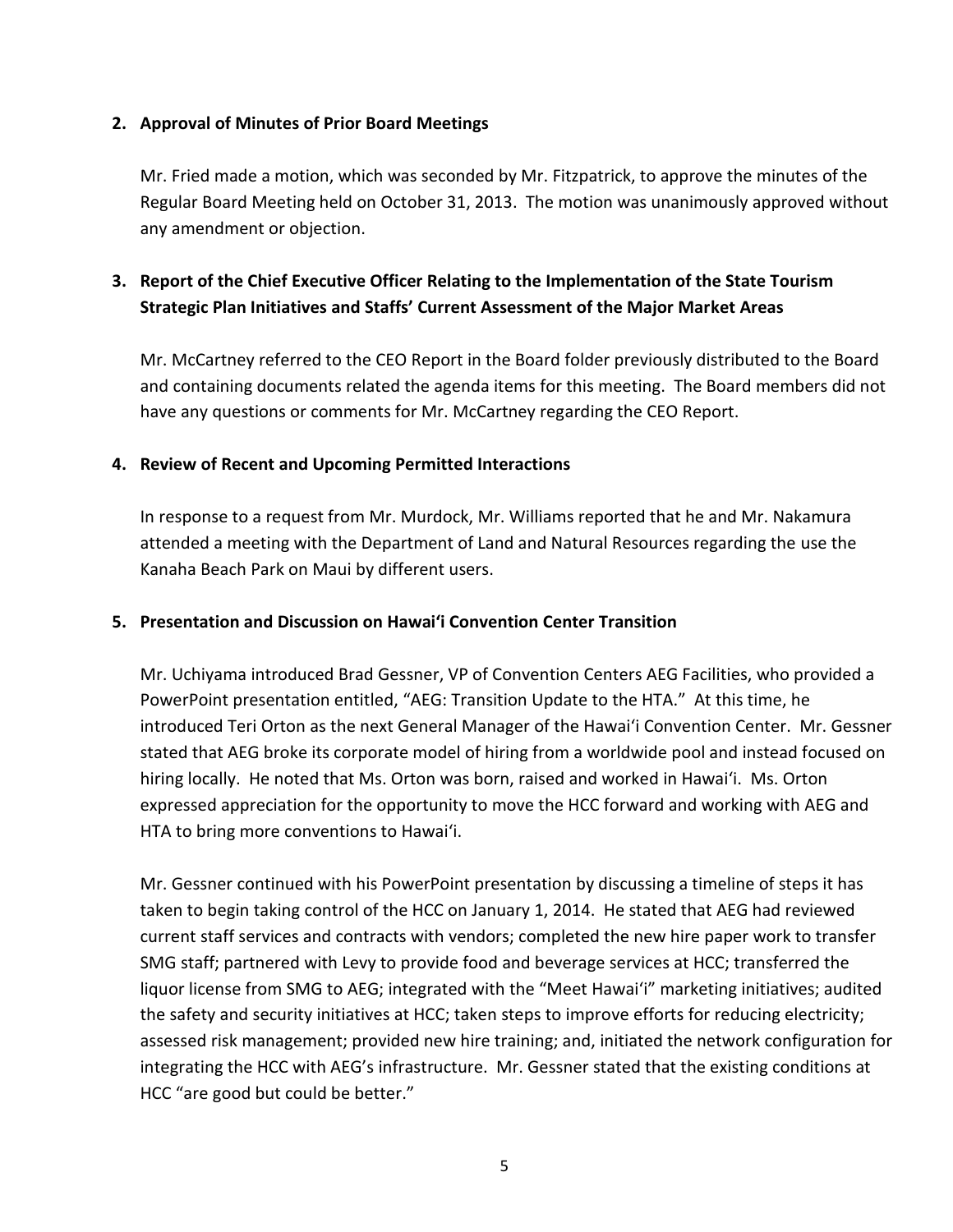Mr. Joudi, Director of Global Support Services at AEG, discussed a proposed opening ceremony on January 2, 2014. He noted that a lot of work was being done and appreciated the work by HTA staff in assisting on the transition. Mr. Joudi and Mr. Gessner discussed the following next steps: attend the AEG Annual Meeting to network with convention center operators worldwide; develop a sales and marketing data base; introduce HCC to AEG global partnership team to hold events at HCC; implement a sustainability program to identify operational savings; develop and implement a security and safety audit program; and, implement a training program unique to the HCC.

Ms. Stone stated that the ownership and management of intellectual property "needs to be addressed." Mr. Gessner responded that "software may be proprietary, but the information belongs to HTA." Mr. McCartney stated that "the intellectual property is the State of Hawai'i's property."

## **8. Report of the Audit Standing Committee and Discussion and Approval of Audit**

Mr. Togashi presented for consideration by the Board an Audit performed by KPMG of HTA as of June 30, 2013. Mr. Fitzgerald noted that the Audit Standing Committee has reviewed the Audit and met with the Auditors from KPMG. He stated that the Audit was a "clean report" and no issues were identified. He noted that during the Committee's separate meeting with the Auditors and without Mr. Togashi being present, the Auditor noted "that staff was doing a good job."

Mr. Fitzgerald made a motion, which was seconded by Ms. Ewing, to accept the Audit of HTA as of June 30, 2013. All the Board members present without any reservation and objection unanimously approved the motion.

At this time, Mr. McCartney recognized the presence of Representative Romy Cachola, who expressed a desire to work with the HTA on the Legislative Audit.

## **6. Presentation and Discussion on Third Quarter Marketing Contractor Performance**

Mr. Uchiyama introduced Ms. Vicky Wakai as a new member of the HTA staff to work on the Japan market. He proceeded to discuss the status of the various marketing contractors' performance on achieving its visitor targets in each major market area (MMA) by referring to any variance by a contractor to its marketing plan. In regards to the North America MMA, Mr. Uchiyama noted that additional funding was provided for new promotions and that travel and entertainment expenses had significantly increased. This increase was being discussed with the Hawai'i Visitors and Convention Bureau (HVCB).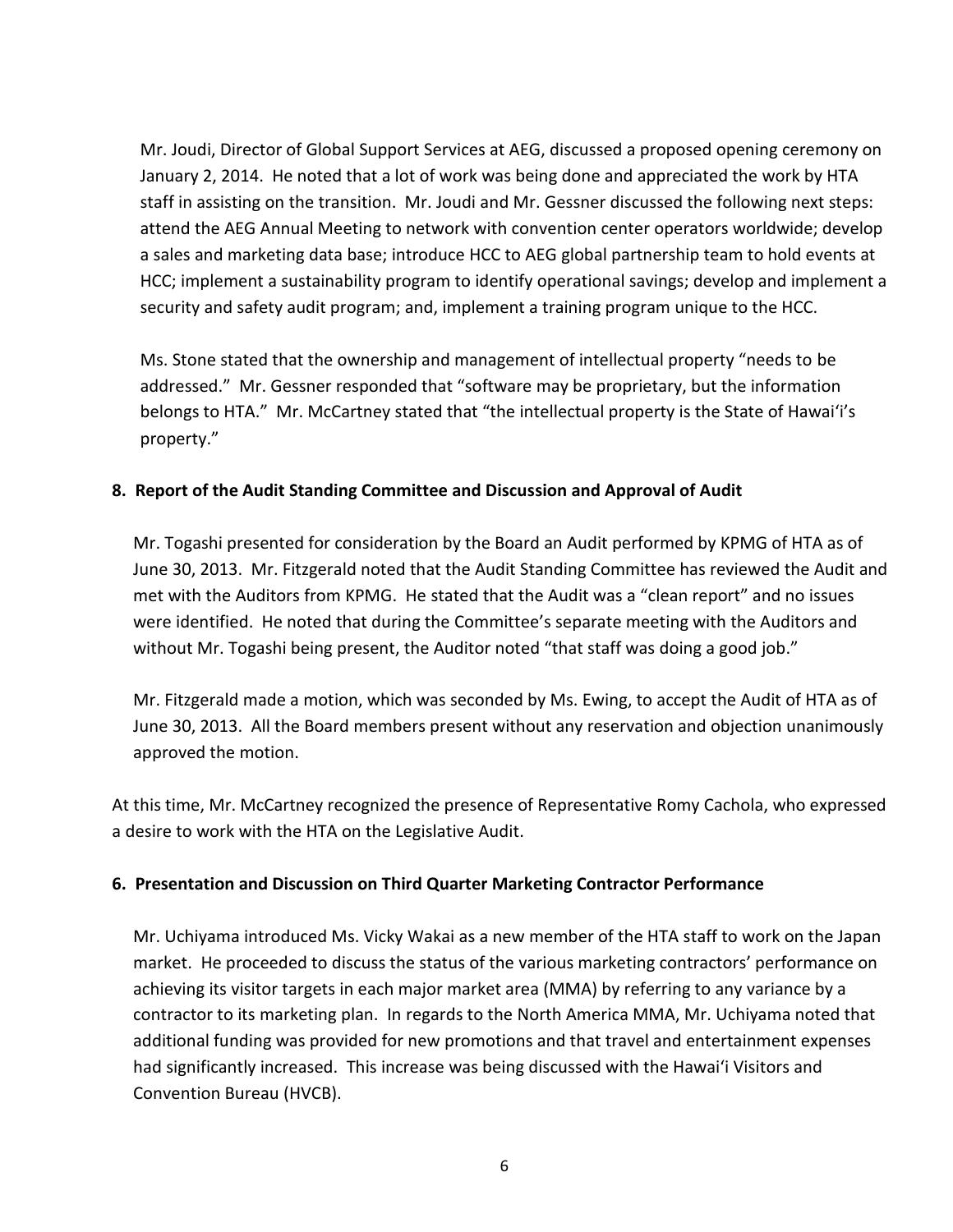In regards to the Japan MMA, Mr. Uchiyama expressed concern over the currency exchange rate, the increase in Japan taxes, and the raising cost of fuel. He had requested the contractor to provide a contingency plan if these concerns come to fruition. In regards to the Oceania MMA, Mr. Uchiyama noted that the Meeting, Convention and Incentive (MCI) segment is below target. In regards to the Korea market, Mr. Uchiyama stated that the targets in the year were not being met but that the year over year targets "look good." He added that all "plan requirements are being met, but need to improve the MCI segment." In regards to the China market, Mr. Uchiyama noted that the Chinese visitors are coming to O'ahu and not to the neighbor islands. He further noted that two additional flights would be flying between Hawai'i and China. In regards to the Europe market, Mr. Uchiyama discussed the need to promote more use of the online training program. Mr. Uchiyama discussed the Taiwan market and stated that the market is "well above previous year's numbers." Finally, Mr. Uchiyama discussed the "Meet Hawai'i" market and noted that staff is "cleansing" the list of "Tentatives" and "Current Tentatives," which appear to be high. However, he stated that "overall we are doing well."

Mr. Fitzgerald asked whether there were any "opportunities in 2014?" Mr. Uchiyama responded that although he was concerned with travel from the West coast, competition from Mexico, and the consumption tax and currency concerns in Japan, he believes there are "a lot of opportunities in Asia and that the MCI market has a lot of air seat capacity." In response to a question whether there were tactical concerns with HVCB, Mr. Uchiyama stated that HVCB will be conducting more saturation programs and working with wholesalers.

## **7. Presentation and Discussion on Visitor Statistics**

Mr. Nahoopii provided a PowerPoint presentation of "Current Visitor Data, October 2013, Updated," and dated December 19, 2013. Initially, he provided an Overview of visitor data and highlighted a current trend reflecting a "slowdown" in hotel occupancy. In October 2013, occupancy rate was at 72.7% and reflected the sixth month of negative growth. Occupancy rate was 77.1% in 2013 yearto-date. Mr. Nahoopii noted that arrivals and spending were below targets due to weaker than anticipated performance in all markets except Europe. However, he expressed the belief that the various targets were set very high and especially for Japan.

Mr. Nahoopii continued his presentation by stating that all islands reflected year-over-year arrivals growth but "restrained performance against targets" because O'ahu is gaining from stays by international visitors. Expenditures are dropping because Japan visitors are not spending and North America visitors are spending less. Total air seats for October are up by 1.3% and will increase 5.5%